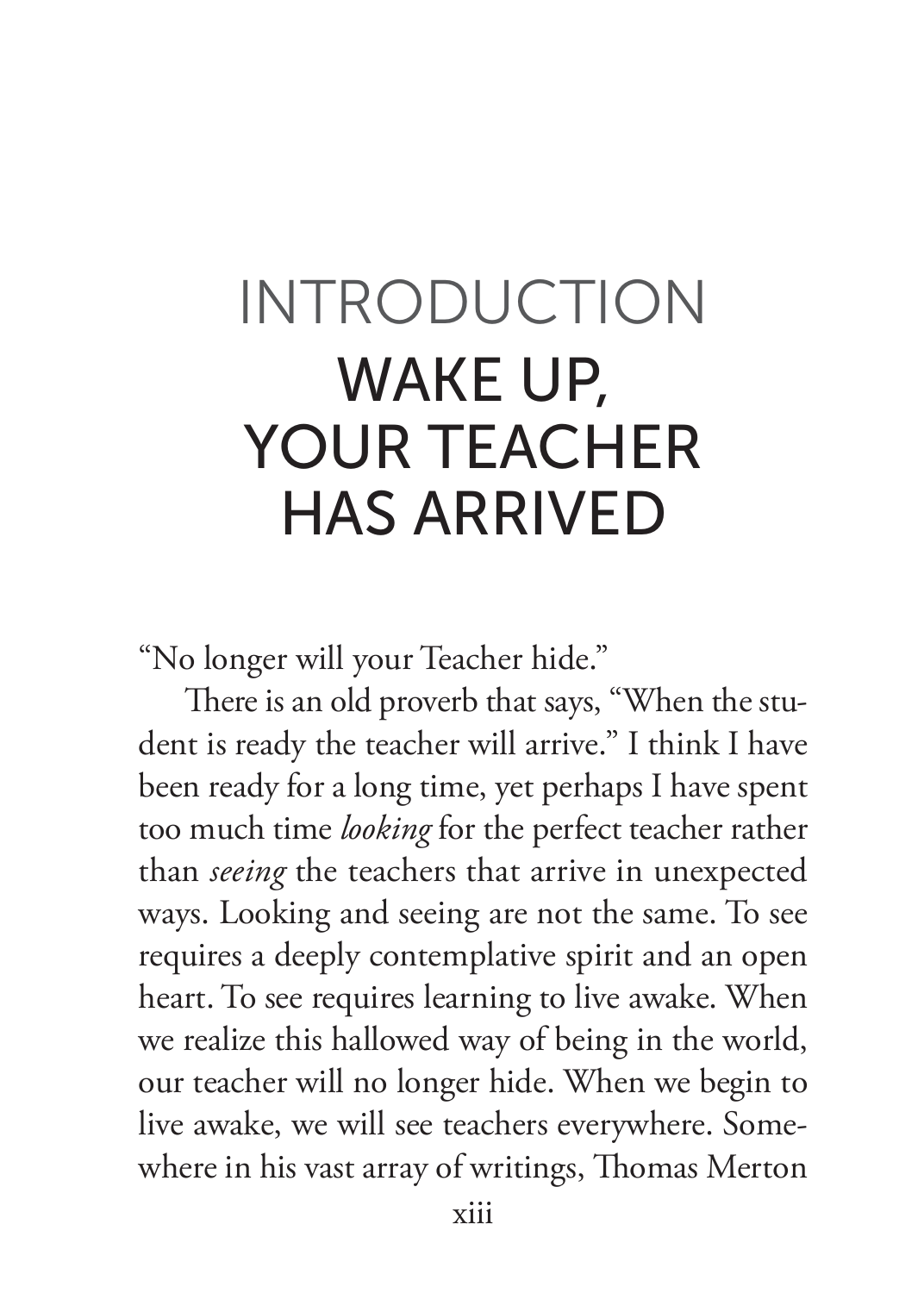has suggested that the most dangerous person in the world is the one who is guided by no one. Merton's wise observation has invited questions into my life: Am I open to guidance? How open? How willing am I to be taught? Do I have a heart eager for learning? Life is a wisdom school. Have I enrolled in its classes?

The ways to grow in wisdom and knowledge are endless. At this time in my life, one of my favorite ways to learn is to sit at the feet of the flowing grace of *now*. There was a time when I was apprehensive about *now*. It seemed too fleeting to learn from. It was gone before I could touch it. Countless teachers have encouraged me to make my home in the present moment. I am finally beginning to understand that to live in the moment is to live in the flowing grace of *now*. Now is not motionless and fixed; it is gracefully flowing into the next moment, the next *now*.

That's the way I learn. I lean into the moment. I lean into life. I sit at the feet of experience. I sit at the feet of life. I sit at the feet of my sins and virtues. I sit at the feet of sufferings and joys. I sit at the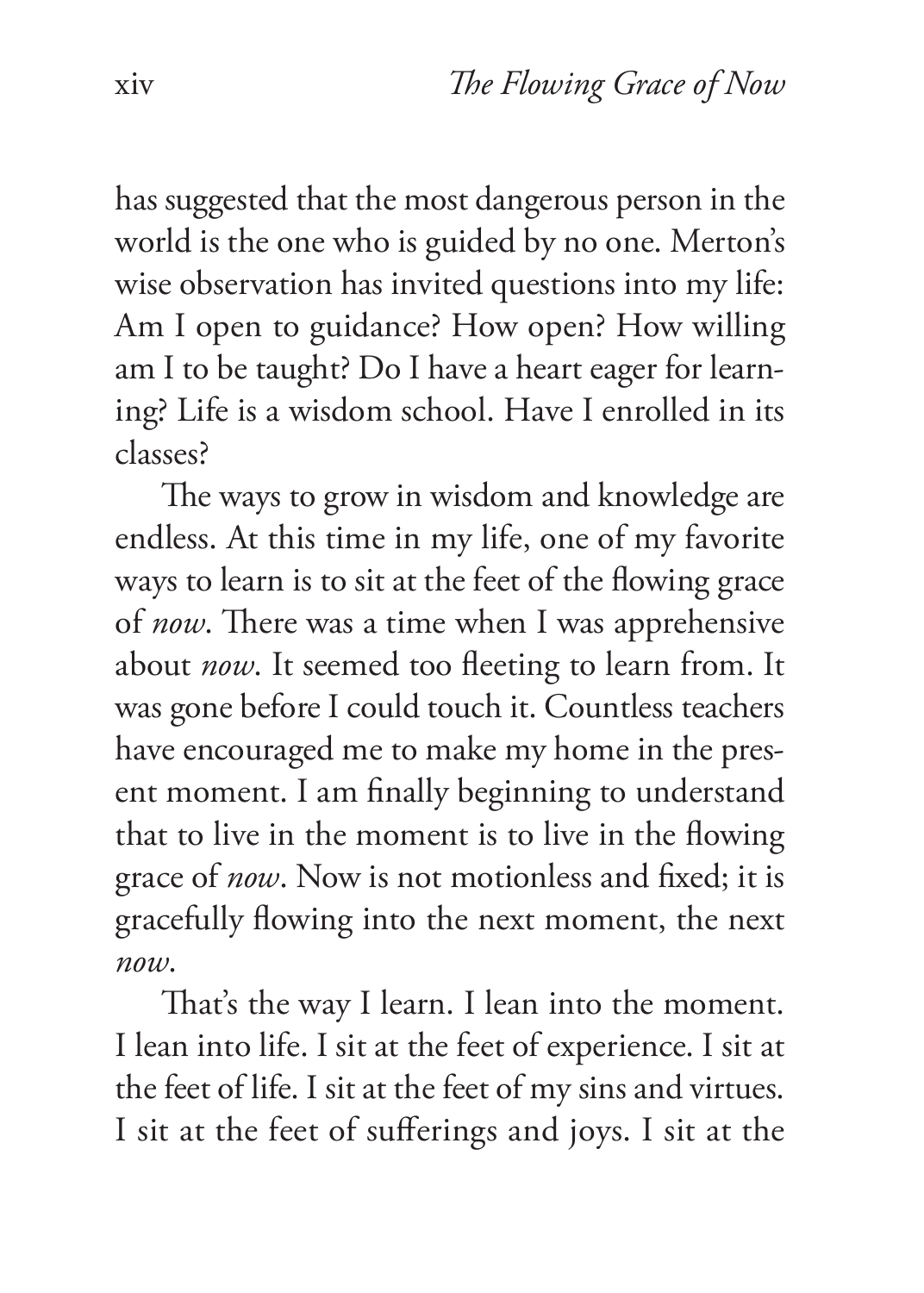feet of poets, saints, and friends. I sit at the feet of beauty and brokenness—of doubt and hope. I sit at the feet of Mother Earth. I sit at the feet of the Word of God. And I listen. And I wait. And I learn.

Some of my teachers are writers and prophets whom I have never met, yet I am spiritually fed because of the insights I have gleaned from their wisdom. Thomas Merton has taught me that it is possible to be deeply immersed in the contemplative way and yet be able to speak out boldly about our need to work for peace and justice. Etty Hillesum, who died in Auschwitz in 1943, reveals by her life that it is possible to embrace love rather than bitterness. The poet William Stafford teaches me to see afresh through his ability to cause the *mundane*  to blossom into something exquisite. Poet Jessica Powers mesmerizes me in her ability to find just the right words to describe my ongoing relationship with God. My own spiritual guide continues to ground me in humility as I watch him embrace the challenge of spiritual growth even in the midst of the fragility of aging.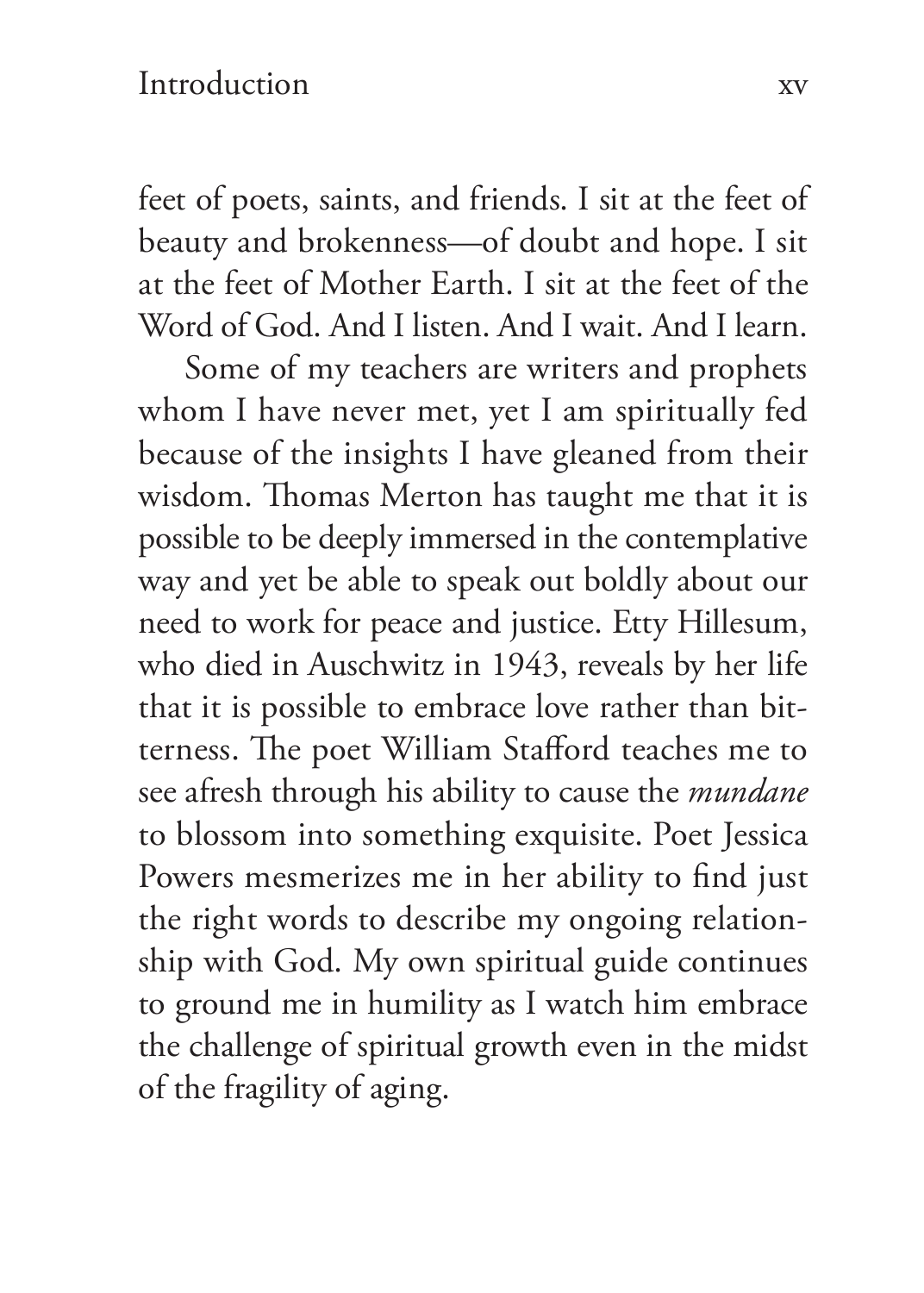It is difficult for me to fathom my days without the guidance of these ordinary yet extraordinary people in my life. They minister to my desire for authenticity and wisdom. They have been mentors for me, nurturing and inspiring me through the years.

Yet even in the company of these superb teachers, a kind of existential ache for God lingers in my soul. In some of my more pensive moments, I recall sitting in angst, longing for a sage or shaman to visit me from some sacred cave or aboriginal forest and feed my inquisitive mind. Such a wisdom figure, I thought, would offer answers to my eternal questions, end my unfocused living, and stir up my lethargic spirit by giving me an immeasurable supply of wisdom. That shaman or guru has never arrived in the form I was expecting, yet one morning while praying with scripture I had an overpowering realization that teachers are everywhere. This insight was as consoling as the shaman arriving on my doorstep. The scripture I was using for my prayer that day was the Mary and Martha story from the Gospel of Luke (10:38–42). I found the stirring image of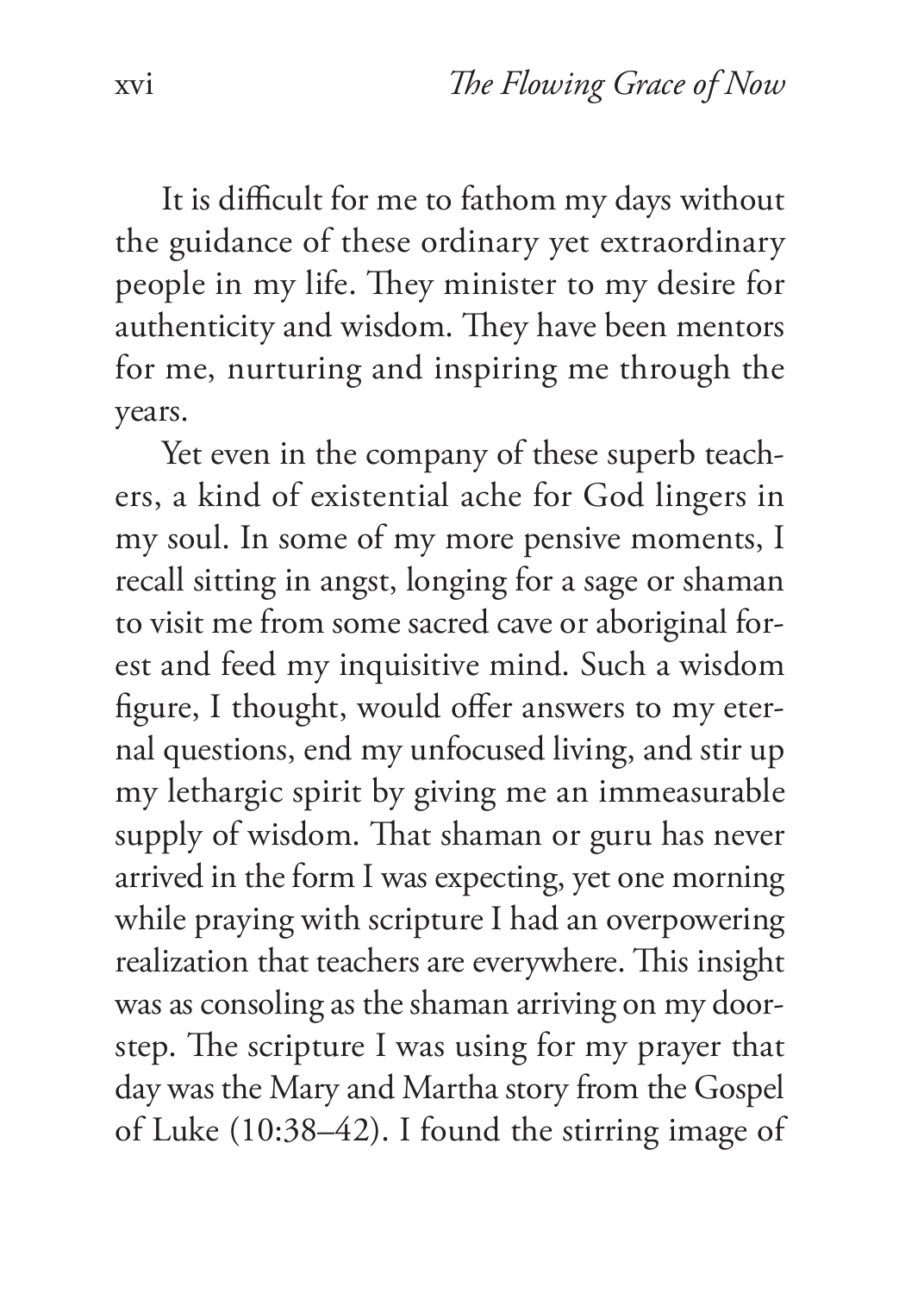Mary sitting at the feet of Jesus therapeutic. As I visualized this uplifting image, I wondered if Jesus was also sitting at her feet—a reciprocal exchange. Were they listening to one another? Why not? That's what mature friends do.

Mary's listening annoys Martha, who is busy serving. Yet if the full truth be known, Martha was also sitting at the feet of a teacher. She was sitting at the feet of service. Later, after dinner was served, with Jesus gone and Mary retired for the evening, I envision Martha finally sitting down by herself and listening to the experience of the evening. As she reviewed the evening and her lament in the midst of her service, perhaps she began to realize that all of this was part of the wisdom offered by the school of life. We learn by contemplating our daily struggles.

Both Mary and Martha have become teachers for me. In their own way each was choosing the *better part* (see Luke 10:41). Martha inserted a bit of murmuring into her service. Her murmuring I can understand because I, too, have had to sit at the feet of my own murmuring at times. What I have learned is that when I give my authentic presence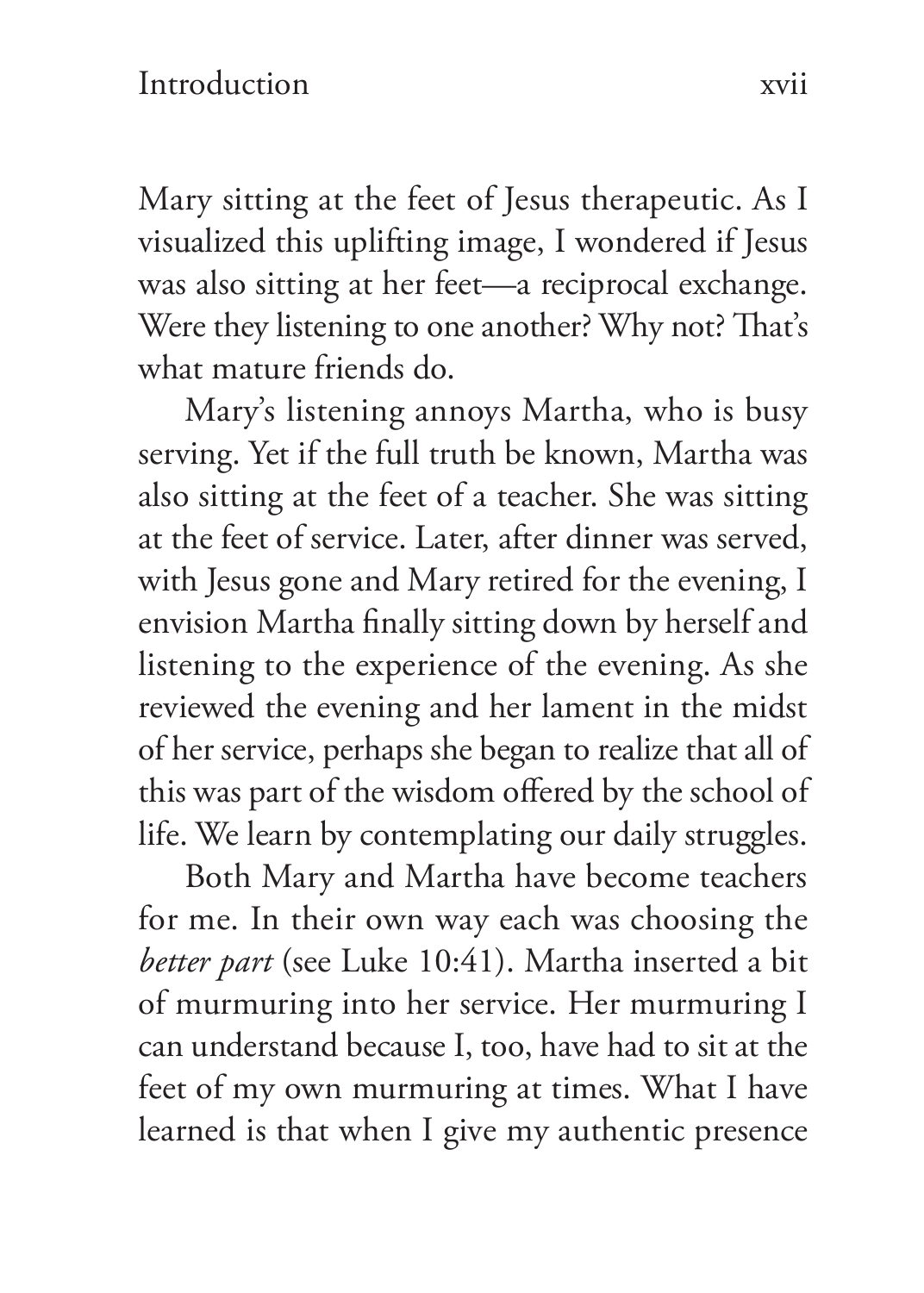to those moments of complaining, in the form of deep listening, all becomes prayer. Life's experiences become remarkable teachers when we spend time contemplating them.

Creation is a superb teacher. Consider how parched wasteland can become a blossoming meadow after a good rain. Anticipate how you might be a rain of grace in someone's life even though there are perplexities and ambiguities in your own. You can learn from nature by listening to and reading from the pages of her landscape.

If we are attentive to the natural world around us, we may notice what an excellent teacher we have in each of the four seasons. The challenge, of course, is to live mindfully so that we do not miss the lessons hidden in the seasons. Hold each season up against your life, and look into its pages as you would look into a mirror. How can you see your face in the pages offered to you by nature's grace? Consider the little flowers growing up through deadwood. The deadwood is a source of life for them. It is their mulch. What can this teach you about the apparent deadwood of your own life? What is your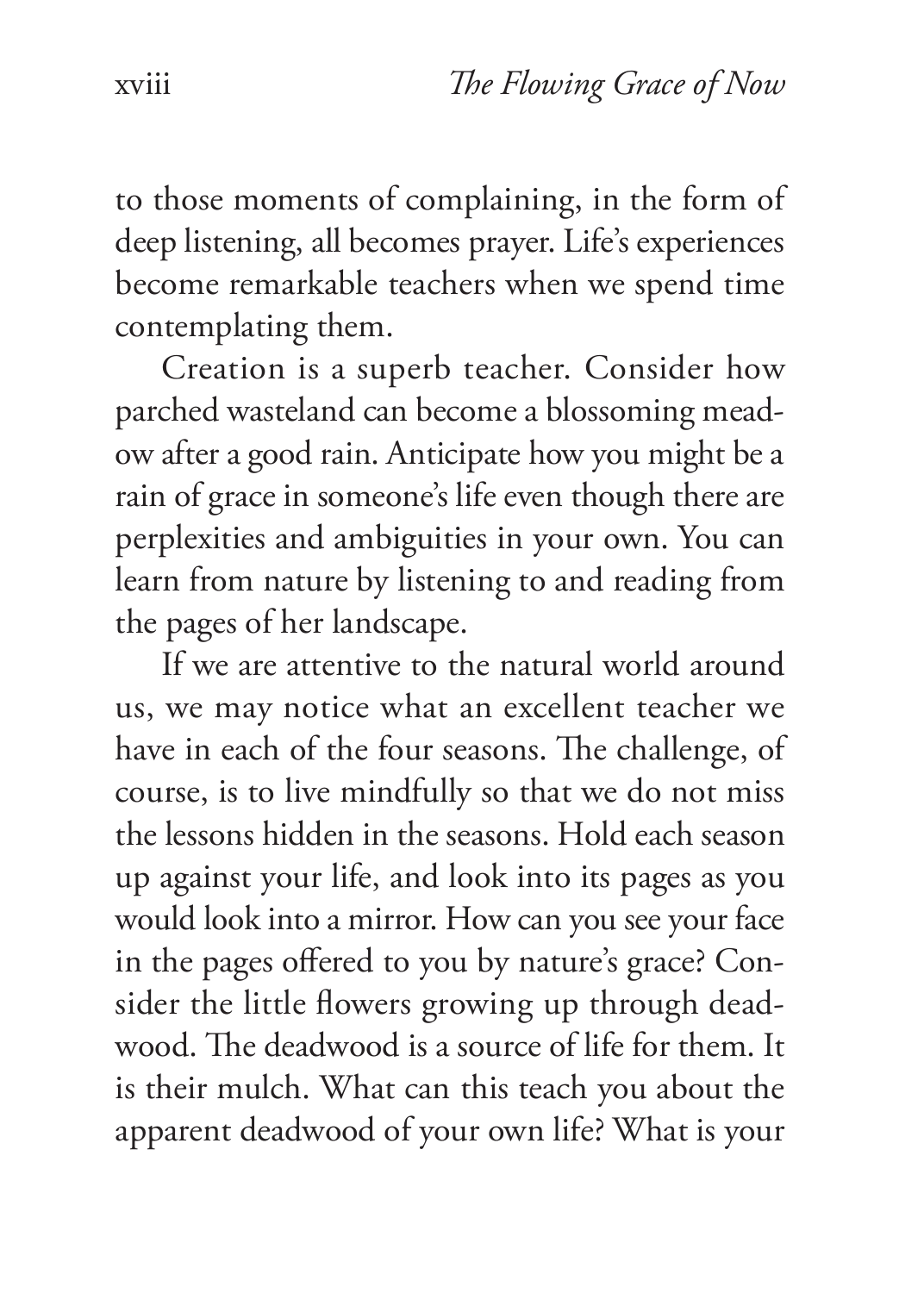mulch? What helps you grow? What can the seasons teach you?

As each new season arrives, fragments of the other seasons linger in the folds of its robes. Winter, spring, summer, and fall are mulch for each other. The seasons of our lives are like that also. We learn from the layers of life. Our joys, sorrows, regrets, hopes, miseries, and enthusiasms are mulch for each other. They nourish the future seasons of our lives. Every piece of life, every stage of growth enjoys the flowing grace of *now*—the moment when it needs to be nothing but the way it is, even as it flows into a new now.

The people with whom I live and work often serve as teachers for me. I have learned so much from watching people live. The ways they cope with their sorrows, limitations, and fears assist me as I struggle with my own weakness and flaws. I have watched people rejoice and give of themselves even in times of great drought of spirit, and I say to myself, *That's the way I want to live*. I want to learn from my pain, from my questions and unrest, from my foibles and blunders. I want to sit at the feet of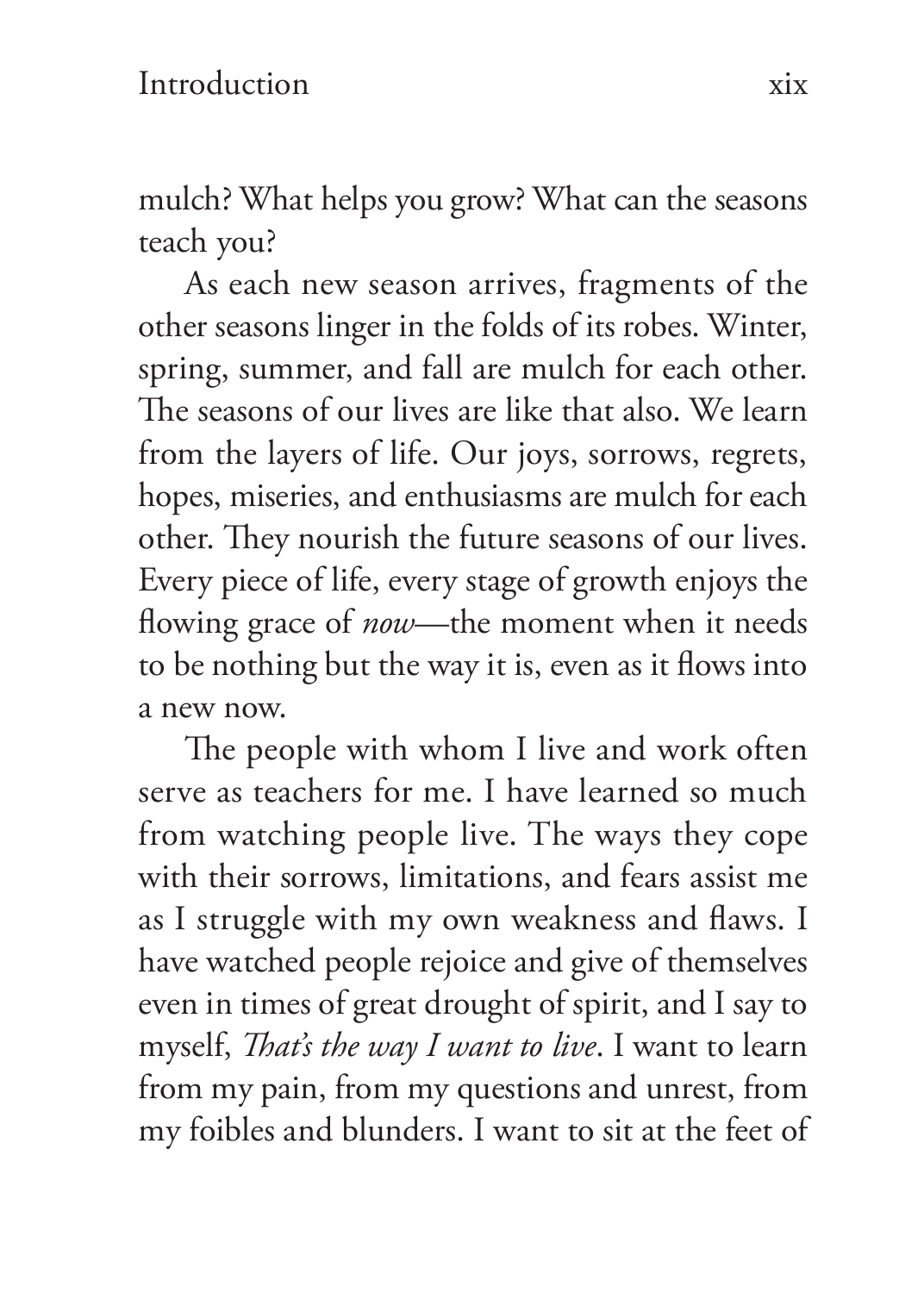those who know how to live awake. I want all of life to be a teacher.

As a Christian I claim Jesus, the Christ, as my great teacher. The scriptures offer me many insights, many teachers. When I am attentive to the Word of God speaking to me from the pages of scripture, teachers rise up and anoint me. They lead me to the hidden God within my own being. That which has been written in the prophets has proven true for me: "They shall all be taught by God" (Jn 6:45).

## SUGGESTIONS FOR PRAYING WITH *THE FLOWING GRACE OF NOW*

This book is designed to be used following the fifty-two weeks of the year: one teacher a week. Each week you are to open the pages of scripture and pray with the text chosen for you. A teacher will be suggested for you. At times you may be assigned a teacher that sounds nebulous and even confusing. You may find yourself asking, "How exactly can this be my teacher?" In a sense, the entire scripture text that you are praying with is your teacher, but from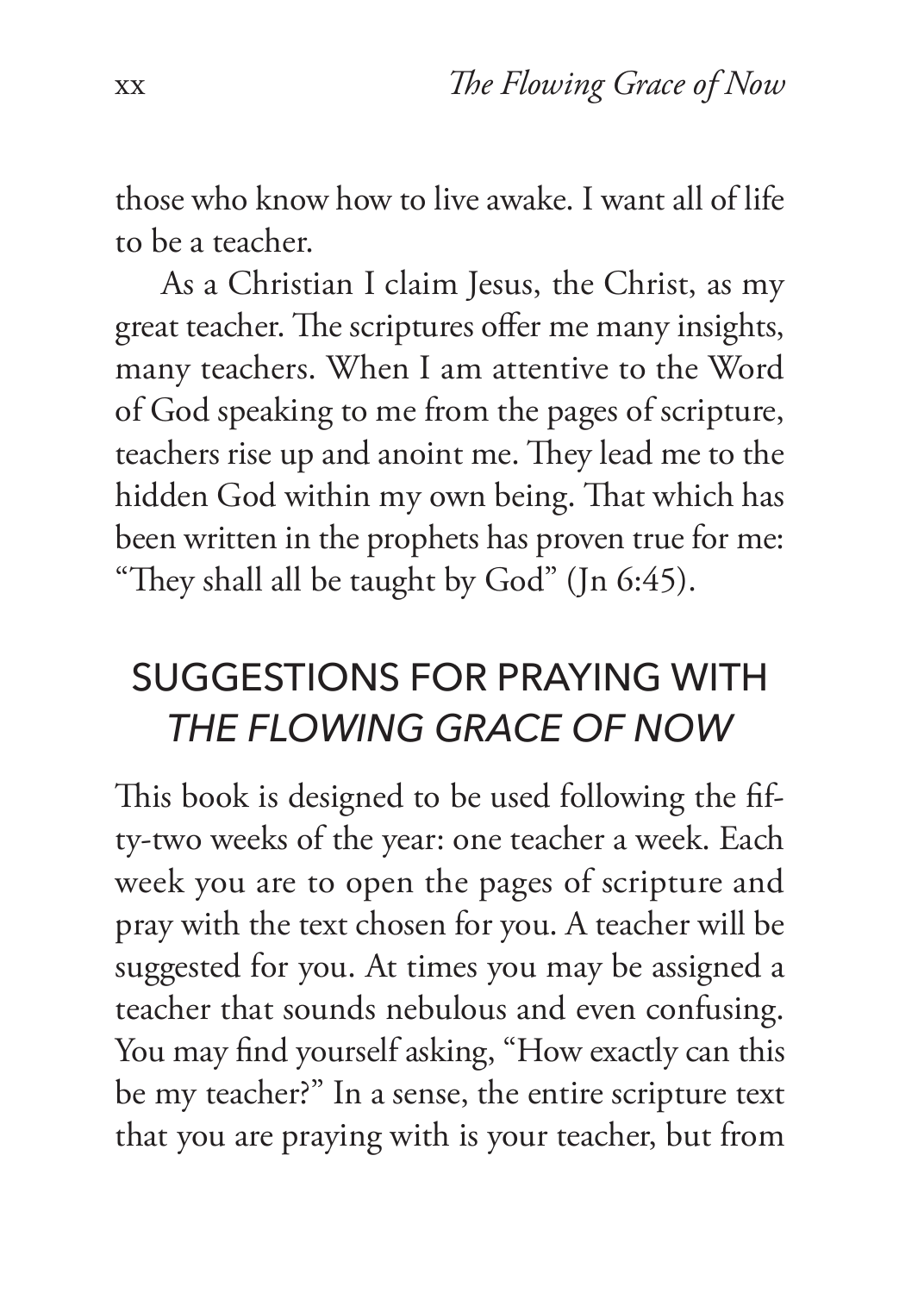the heart of that text we will single out one piece of truth for you to ponder. You are asked to prayerfully discern how that truth can be found in your life and what you can learn from it.

In your prayer, use the way of lectio divina, which is the slow, reflective reading of the scripture followed by a period of keeping vigil with the message of the text. Read the written reflection on the text, and then consider the teacher chosen for you. Is this teacher a good fit? If not, after prayerful consideration a different teacher may reveal itself to you. Ask for a teacher; then listen and wait.

You may wish to keep a journal during this year of prayer. Use it as a record of the wisdom gathered from your teachers each week. Journaling is a marvelous way to assist you in being faithful to the practice you have begun. I encourage you to be frugal in your journal entries. Sometimes less is best. Too many words get in the way, and you can't see what you're trying to say.

Pray for the grace to remain loyal to your week's theme. It is amazing how when we faithfully keep company with the Word of God, day in and day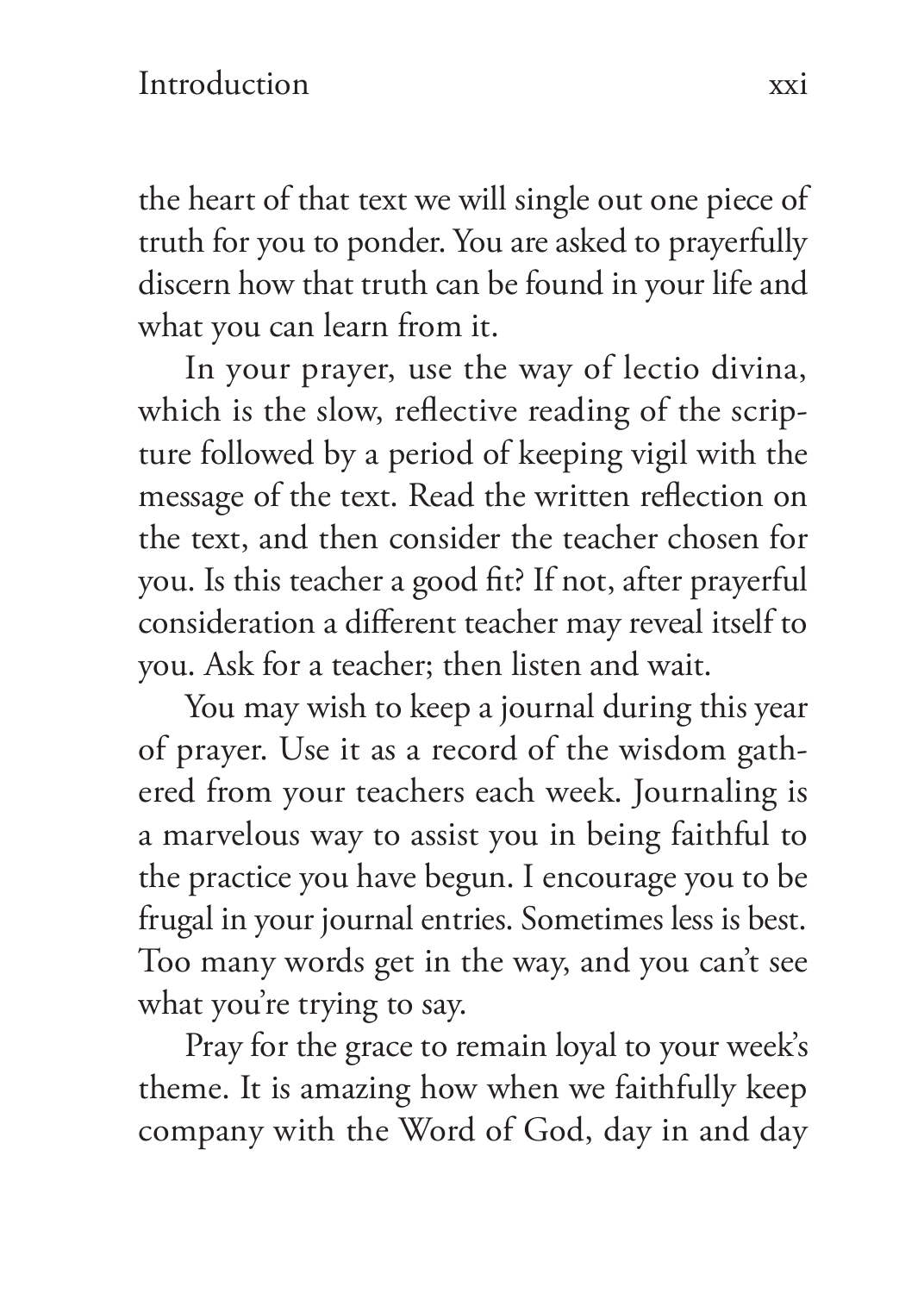out, new insights and blessings are given us. Repetition can sometimes be a staff for our limping spirits. Thus when you are praying the daily scripture offered to you, open your heart in anticipation of a teacher with a willingness to wait for revelation.

Although you will have already read many of the scripture texts assigned in these pages, make a decision to approach the text as though hearing it for the first time. There is wisdom in standing before each scripture as though it is entirely new. Since you last read this text, most likely, many events have taken place in your life. In some small way you are not the same person.

It is always wise to take the thoughts that come to you and let them simmer in you for a while. Go deeper than what first surfaces. Let the words sink into your soul like a slow summer rain. The insight you are given on the seventh day may be substantially richer than that which you perceived on your first day. You will often notice this as you reread your journal.

> Yet just as from the heavens the rain and snow come down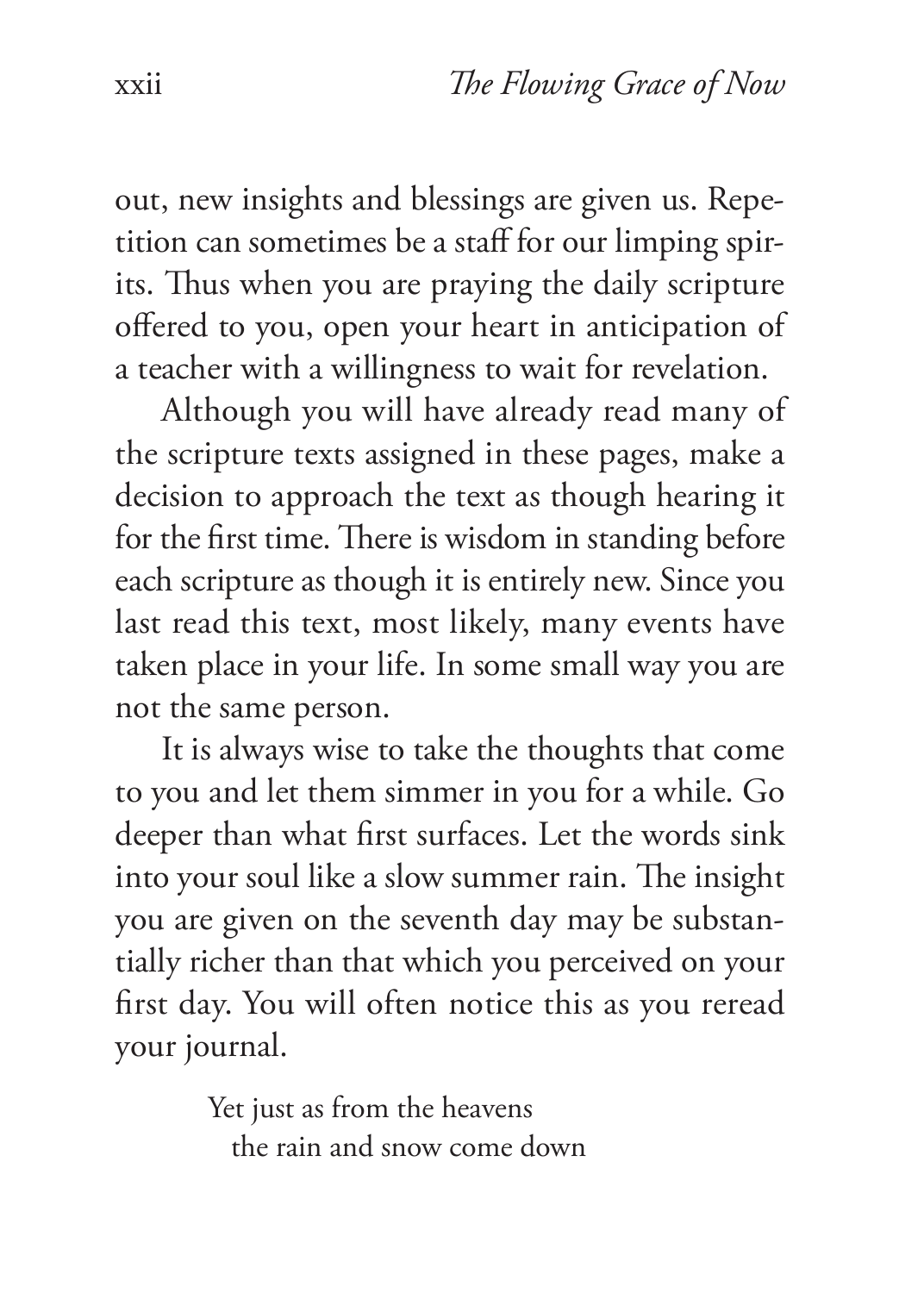And do not return there till they have watered the earth, making it fertile and fruitful, Giving seed to the one who sows and bread to the one who eats, So shall my word be that goes forth from my mouth; It shall not return to me empty, but shall do what pleases me, achieving the end for which I sent it.  $(Is 55:10-11)$ 

When the Word of God falls into the ground of your being, you are to receive it with joy. Trust that it will do its good work in you, and it will. Let these words of encouragement from the prophet Isaiah serve as a blessing as you begin your pilgrimage through the fifty-two weeks of the year.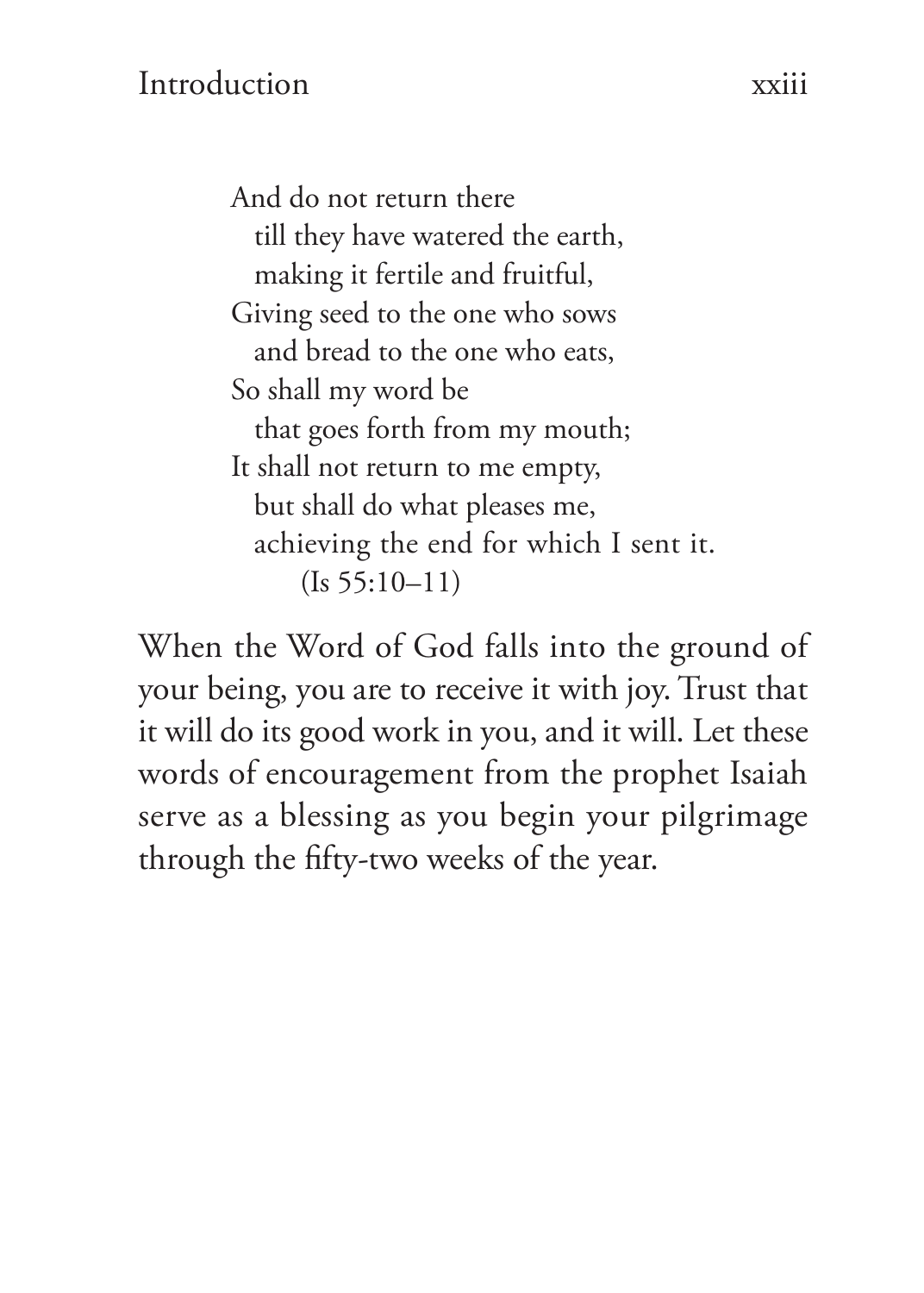## FIFTY-TWO TEACHERS

These are the teachers, gleaned from scripture, that you will be praying with in this book. Reference will be made to other teachers you may encounter in the pages of your life. The key message of this book is that you always be open to guidance.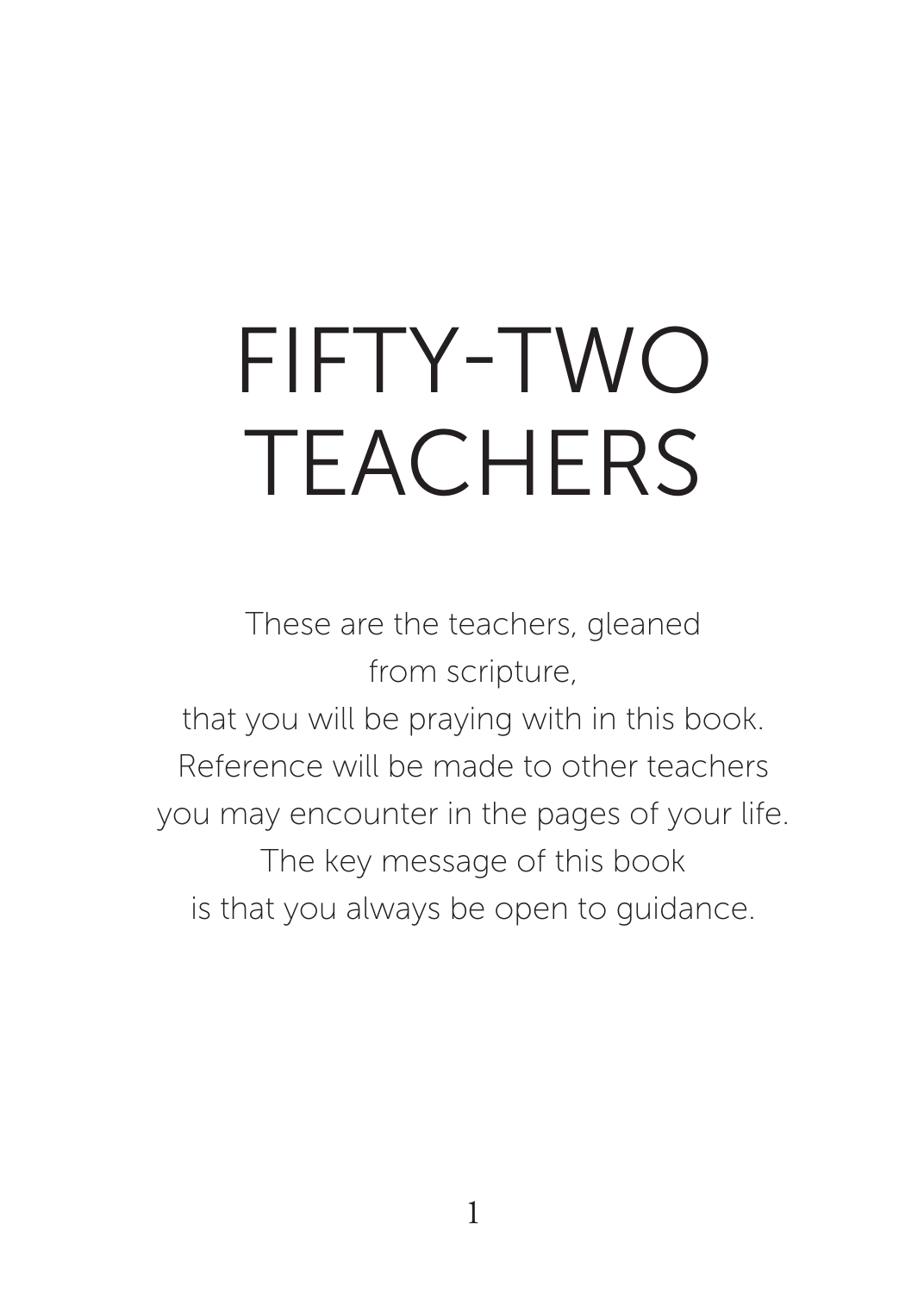## WEEK **ONE**

Read Psalm 16 with a heart willing to be taught. Protect me, O God, for in you I take refuge. I say to the LORD, "You are my Lord; I have no good apart from you." As for the holy ones in the land, they are the noble, in whom is all my delight. Those who choose another god multiply their sorrows; their drink offerings of blood I will not pour out or take their names upon my lips. The LORD is my chosen portion and my cup; you hold my lot. The boundary lines have fallen for me in pleasant places; I have a goodly heritage.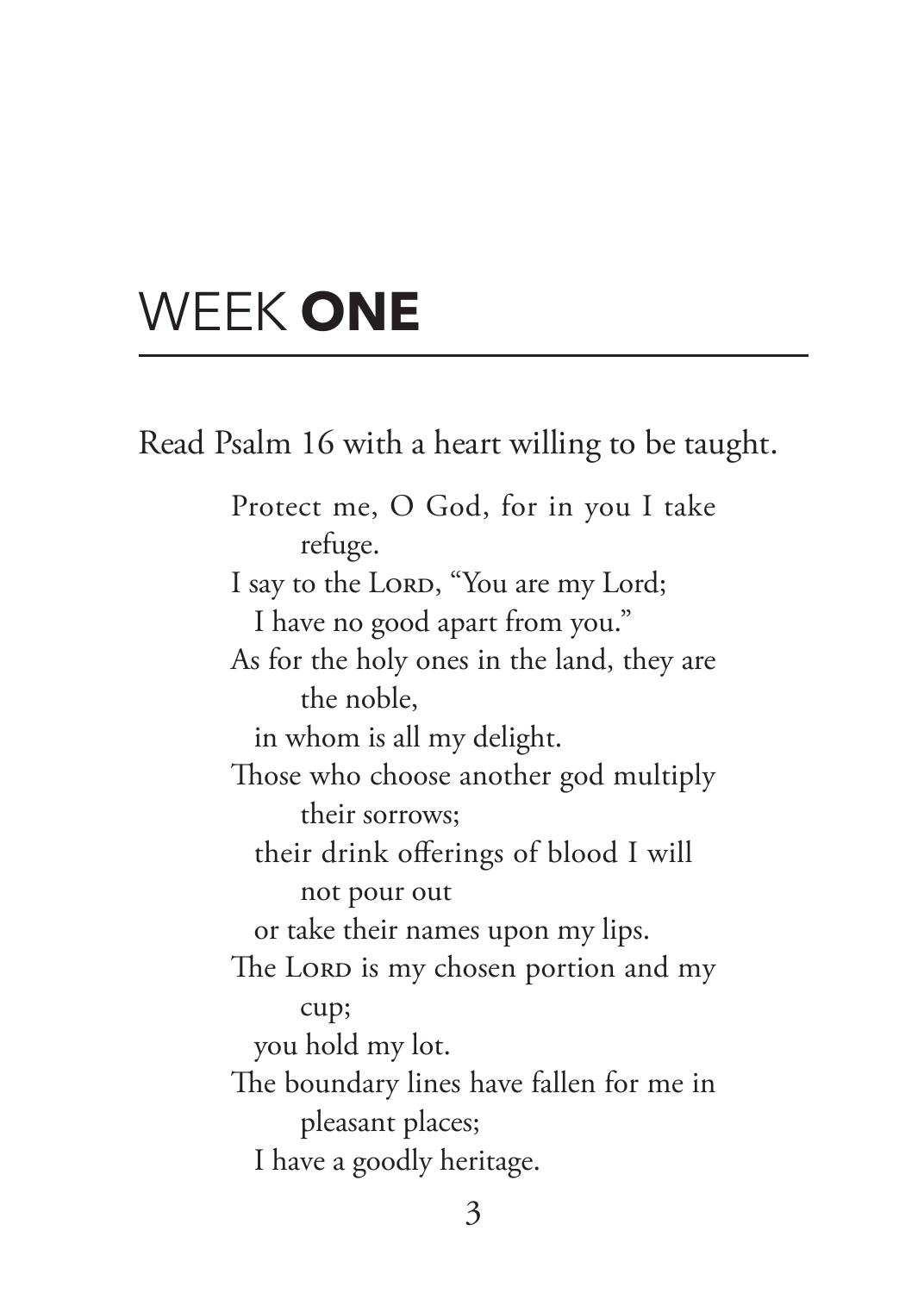I bless the LORD who gives me counsel; in the night also my heart instructs me. I keep the LORD always before me; because he is at my right hand, I shall not be moved. Therefore my heart is glad, and my soul rejoices; my body also rests secure. For you do not give me up to Sheol, or let your faithful one see the Pit. You show me the path of life. In your presence there is fullness of joy; in your right hand are pleasures forevermore. (NRSV)

Psalm 16 offers us the image of a disciple who is entirely open to divine guidance. It is a prayer of candid trust—a prayer in which the psalmist claims God as protector and refuge. It is a proclamation of one who is totally surrendered to walking the path of life in God's presence. Read this psalm each day during this week. Pray it with a disciple's heart. Enter into the psalmist's words. Imagine what it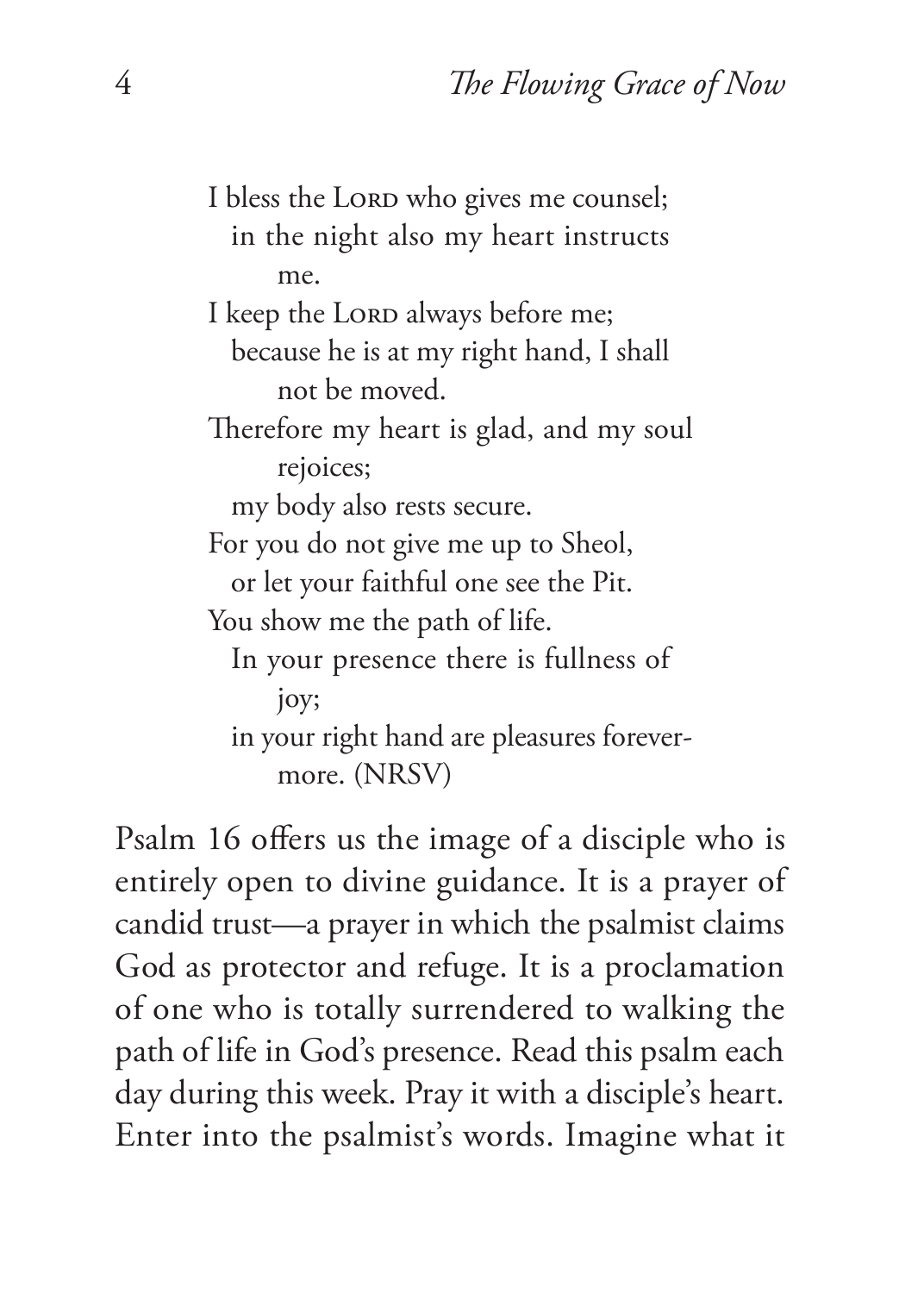would be like to allow yourself to belong to God so unreservedly that trust becomes a natural outflow of that belonging. Witness yourself taking refuge in *God* and in *good* this week. Experience the joy and comfort of trusting someone. With God as the center of your life, you will know which way to lean when the difficult times arrive. Trust even the difficult times to serve as a teacher. God will reveal the path of life for you.

As you become aware of your desire to make God your home, consider also the little gods you dally with. It happens to us all; yet those lesser gods eventually bring us unrest. Place yourself in the divine hands, and remember that your God is counselor, instructor, and teacher for you. In myriad ways you are taught by God. God's revealed presence is all around you. Don't miss it. Listen intently. Trust wholeheartedly. Rejoice always.

*O God, my refuge,*

*The false gods of my life are not idols carved from silver and gold. They are obsessions that have been drawn from my own will. They add*